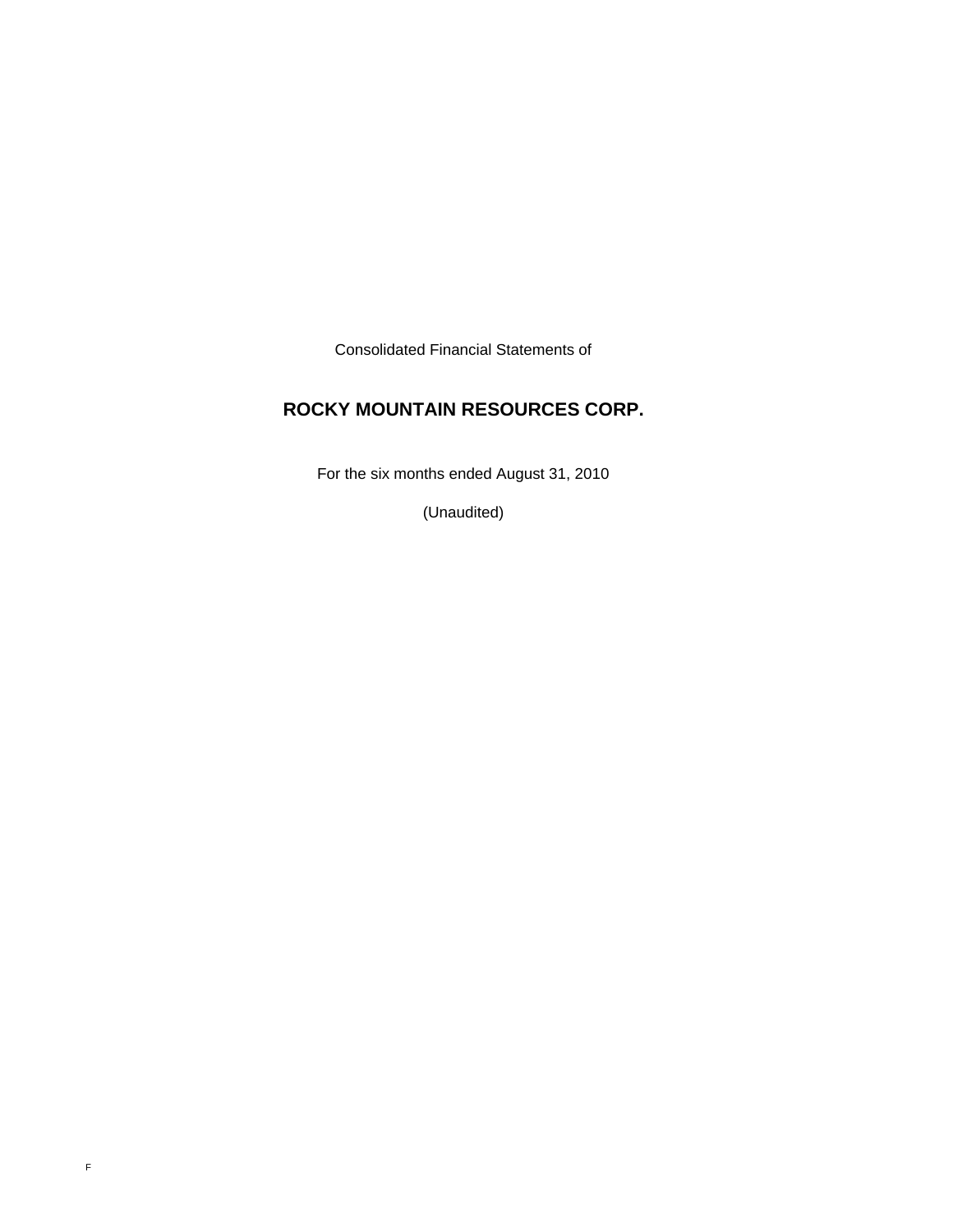# **Management's Comments On Unaudited Financial Statements**

The accompanying unaudited interim consolidated financial statements of Rocky Mountain Resources Corp. (the "Company") for the six months ended August 31, 2010 have been prepared by management and approved by the Board of Directors of the Company. These financial statements have not been reviewed by the Company's external auditors.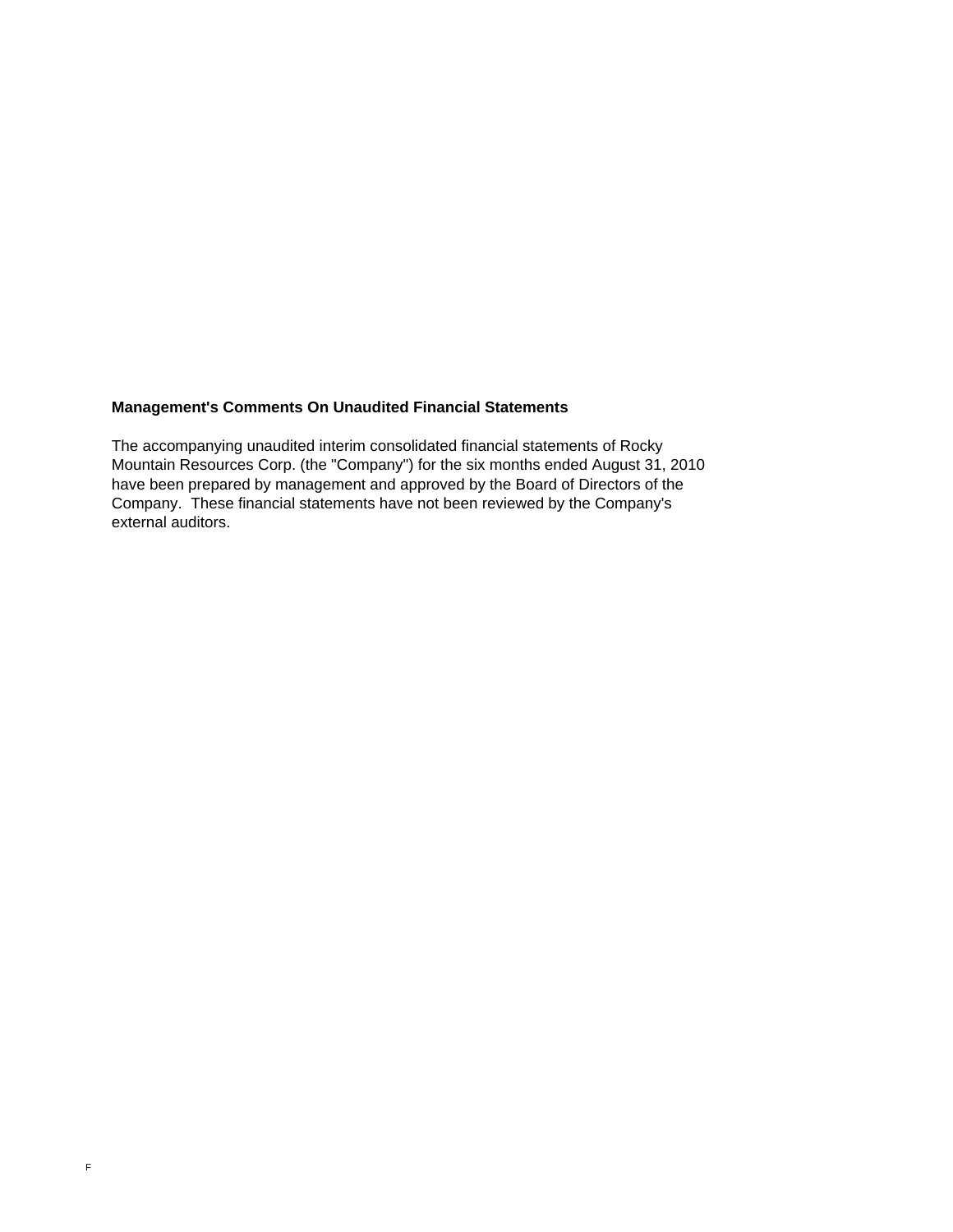*(Unaudited - Prepared by Management)*

|                                                 | August 31<br>2010    | February 29<br>2010 |
|-------------------------------------------------|----------------------|---------------------|
| <b>ASSETS</b>                                   |                      |                     |
| Current assets:                                 |                      |                     |
| Cash and cash equivalent                        | \$3,713,977          | 1,076,988           |
| Amounts receivable                              | 17,774               | 9,764               |
| Prepaid expenses<br>Short-term investments      | 26,168               | 367<br>3,000,000    |
|                                                 | 3,757,919            | 4,087,119           |
| Equipment (Note 4)                              | 14,819               | 18,100              |
| Reclamation bond                                | 50,141               | 43,893              |
| Mineral properties (Note 5)                     | 809,708              | 696,833             |
|                                                 | \$4,632,587          | 4,845,945           |
| LIABILITIES AND SHAREHOLDERS' EQUITY            |                      |                     |
| <b>Current liabilities:</b>                     |                      |                     |
| Accounts payable and accrued liabilities        | \$<br>237,875        | 71,981              |
| Income tax payable                              | 1,948                | 499,938             |
|                                                 | 239,823              | 571,919             |
|                                                 |                      |                     |
| Shareholders' equity:<br>Share capital (Note 6) |                      | 5,343,455           |
| Contributed surplus                             | 5,437,996<br>762,140 | 699,571             |
| <b>Deficit</b>                                  | (1,807,372)          | (1,769,000)         |
|                                                 | 4,392,764            | 4,274,026           |
|                                                 | \$4,632,587          | 4,845,945           |
|                                                 |                      |                     |

See accompanying notes to consolidated financial statements.

Approved on behalf of the Board:

|  | Signed: "William J. Radvak" |  | Director |
|--|-----------------------------|--|----------|
|--|-----------------------------|--|----------|

**Signed: "Brian E. Bayley"** Director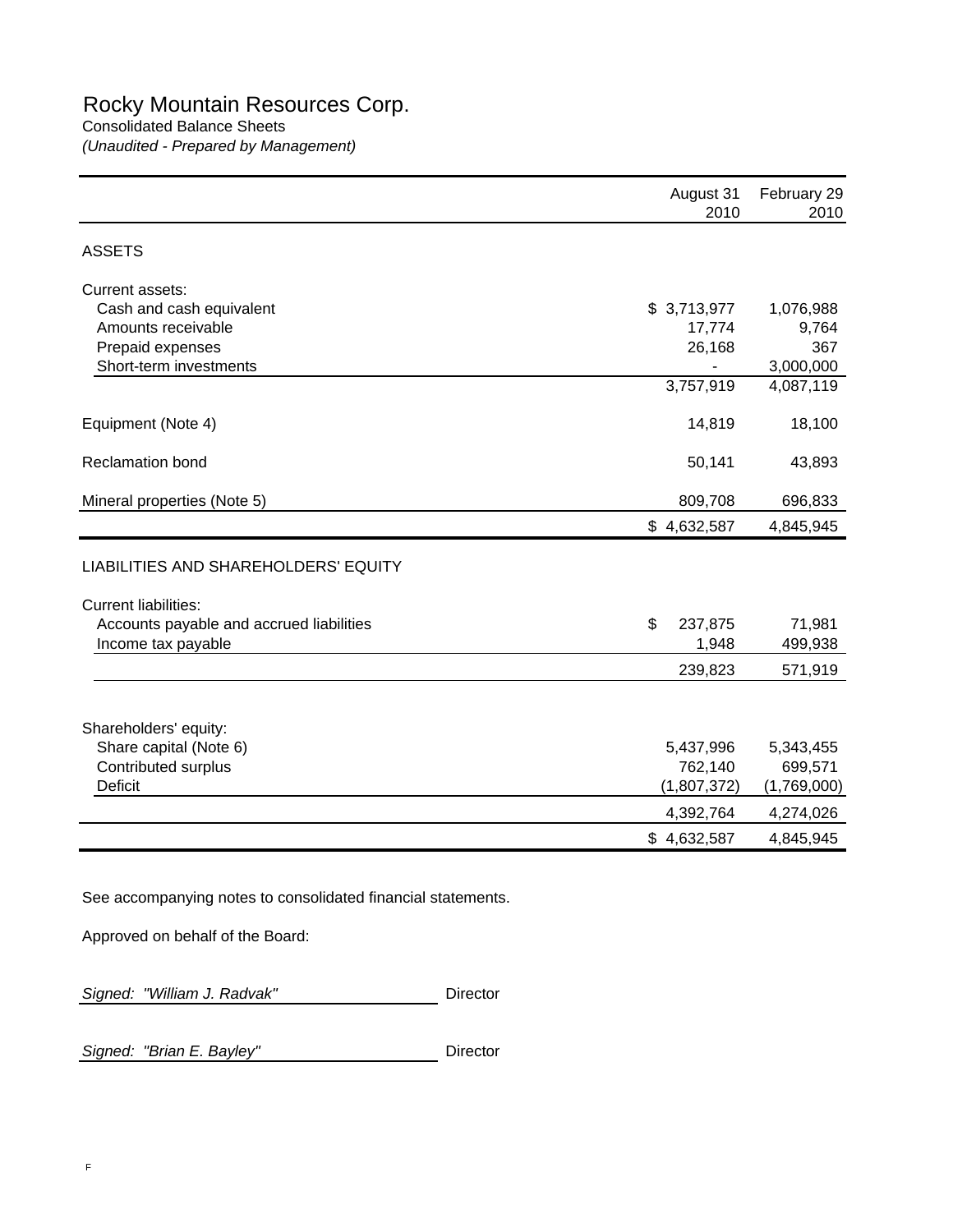# Rocky Mountain Resources Corp.

Consolidated Statements of Loss and Deficit *(Unaudited - Prepared by Management)*

|                                                | Three months ended<br>August 31 |            | Six months ended<br>August 31 |            |            |
|------------------------------------------------|---------------------------------|------------|-------------------------------|------------|------------|
|                                                |                                 | 2010       | 2009                          | 2010       | 2009       |
| Mineral property expenditures (Note 5(b))      |                                 | 518,620    | 29,686                        | 605,972    | 61,415     |
| Expenses:                                      |                                 |            |                               |            |            |
| Audit and legal                                |                                 | 13,461     | 798                           | 27,719     | 15,331     |
| Consulting                                     |                                 | 2,796      |                               | 3,316      |            |
| Depreciation                                   |                                 | 1,655      | 5,080                         | 3,281      | 10,225     |
| Investor relations                             |                                 | 52,000     | 750                           | 72,969     | 750        |
| Office and sundry                              |                                 | 7,931      | 5,352                         | 18,533     | 11,824     |
| Office facilities and administrative services  |                                 | 25,693     | 19,478                        | 49,904     | 39,103     |
| Salaries and benefits                          |                                 | 40,797     | 62,137                        | 72,876     | 159,489    |
| Shareholder information                        |                                 | 1,647      | 793                           | 2,817      | 2,060      |
| Stock-based compensation                       |                                 | 32,119     | 29,238                        | 62,568     | 52,995     |
| Transfer agent, listing and filing fees        |                                 | 8,241      | 5,026                         | 10,117     | 11,525     |
| Travel                                         |                                 | 31,737     | 8,504                         | 40,072     | 12,912     |
|                                                |                                 | 218,077    | 137,156                       | 364,172    | 316,214    |
| Other (income) expenses:                       |                                 |            |                               |            |            |
| Interest income                                |                                 | (1,288)    | (136)                         | (1, 295)   | (269)      |
| Foreign exchange                               |                                 | (40, 271)  | (2, 106)                      | (42, 468)  | 9,195      |
| Property review costs                          |                                 |            |                               |            | 700        |
| Loss on sale of equipment                      |                                 |            | 4,101                         |            | 4,101      |
| Unrealized gain on short-term investments      |                                 | 1,020,000  |                               |            |            |
| Gain on short-term investments                 |                                 | (888,009)  |                               | (888,009)  |            |
|                                                |                                 | 90,432     | 1,859                         | (931, 772) | 13,727     |
| Net loss and comprehensive loss for the period |                                 | 827,129    | 168,701                       | 38,372     | 391,356    |
| Deficit, beginning of period                   |                                 | 980,243    | 4,421,820                     | 1,769,000  | 4,199,165  |
| Deficit, end of period                         | \$                              | 1,807,372  | 4,590,521                     | 1,807,372  | 4,590,521  |
|                                                |                                 |            |                               |            |            |
| Basic and diluted loss per share               | \$                              | 0.05       | 0.01                          |            | 0.02       |
|                                                |                                 |            |                               |            |            |
| Weighted average number of                     |                                 |            |                               |            |            |
| common shares outstanding                      |                                 | 18,139,250 | 16,738,816                    | 18,075,989 | 16,360,813 |

See accompanying notes to consolidated financial statements.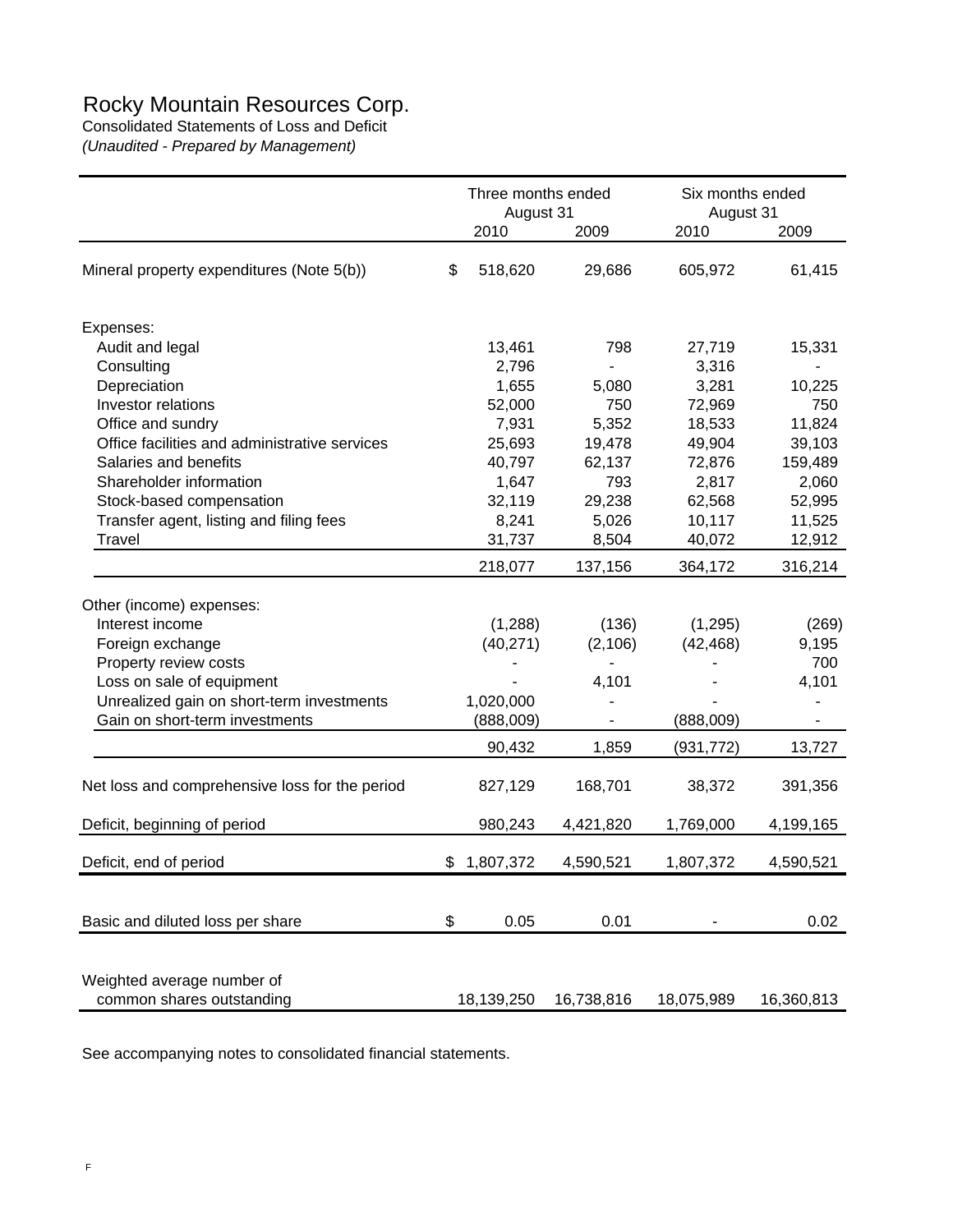# Rocky Mountain Resources Corp.

Consolidated Statements of Cash Flow *(Unaudited - Prepared by Management)*

|                                                                                                       | Three months ended<br>August 31 |            | Six months ended<br>August 31 |            |
|-------------------------------------------------------------------------------------------------------|---------------------------------|------------|-------------------------------|------------|
|                                                                                                       | 2010                            | 2009       | 2010                          | 2009       |
| Cash provided by (used for):                                                                          |                                 |            |                               |            |
| Operating activities:                                                                                 |                                 |            |                               |            |
| Loss for the period                                                                                   | \$<br>(827, 129)                | (168, 701) | (38, 372)                     | (391, 356) |
| Items not involving cash                                                                              |                                 |            |                               |            |
| Depreciation                                                                                          | 1,655                           | 5,080      | 3,281                         | 10,225     |
| Loan interest accrued                                                                                 |                                 | 51         |                               | 51         |
| Stock-based compensation                                                                              | 32,119                          | 29,238     | 62,568                        | 52,995     |
| Loss on sale of equipment                                                                             |                                 | 4,101      |                               | 4,101      |
| Unrealized gain on short-term investments                                                             | 1,020,000                       |            |                               |            |
| Gain on short-term investments                                                                        | (888,009)                       |            | (888,009)                     |            |
| Changes in non-cash working capital balances:                                                         |                                 |            |                               |            |
| Amounts receivable                                                                                    | (5,269)                         | 6,297      | (8,010)                       | 3,063      |
| Prepaid expenses                                                                                      | 23,440                          | (12)       |                               | 2,898      |
|                                                                                                       | 138,573                         |            | (25, 801)                     |            |
| Accounts payable and accrued liabilities                                                              |                                 | (16, 674)  | 165,894                       | (191, 814) |
| Income tax payable                                                                                    | (141, 771)                      |            | (497,989)                     |            |
|                                                                                                       | (646, 391)                      | (140, 620) | (1,226,438)                   | (509, 837) |
| Investing activities:                                                                                 |                                 |            |                               |            |
| <b>Reclamation bonds</b>                                                                              | (1,081)                         | (590)      | (6, 248)                      | 6,942      |
| Mineral property expenditures                                                                         | (66, 333)                       |            | (112, 875)                    | (84, 702)  |
| Sale of short-term investments                                                                        | 3,888,009                       |            | 3,888,009                     |            |
| Purchase of equipment                                                                                 |                                 | (2, 977)   |                               | (2, 977)   |
| Sale of equipment                                                                                     |                                 | 1,443      |                               | 1,444      |
| Mineral property recovery of costs                                                                    |                                 |            |                               | 3,517      |
|                                                                                                       |                                 |            |                               |            |
|                                                                                                       | 3,820,595                       | (2, 124)   | 3,768,886                     | (75, 776)  |
| Financing activities:                                                                                 |                                 |            |                               |            |
| <b>Exercise of warrants</b>                                                                           | 16,000                          |            | 96,000                        |            |
| Loans payable                                                                                         |                                 | 75,000     |                               | 75,000     |
| Shares issued for cash, net of costs                                                                  |                                 | (10, 564)  | (1, 459)                      | 343,776    |
|                                                                                                       | 16,000                          | 64,436     | 94,541                        | 418,776    |
|                                                                                                       |                                 |            |                               |            |
| Increase (decrease) in cash and cash equivalent                                                       | 3,190,204                       | (78, 308)  | 2,636,989                     | (166, 837) |
| Cash and cash equivalent, beginning of period                                                         | 523,773                         | 143,003    | 1,076,988                     | 231,532    |
| Cash and cash equivalent, end of period                                                               | \$3,713,977                     | 64,695     | 3,713,977                     | 64,695     |
| Supplementary cash flow information:<br>Cash amount of payments received (made):<br>Interest received | \$<br>1,288                     | 136        | 1,295                         | 269        |

See accompanying notes to consolidated financial statements.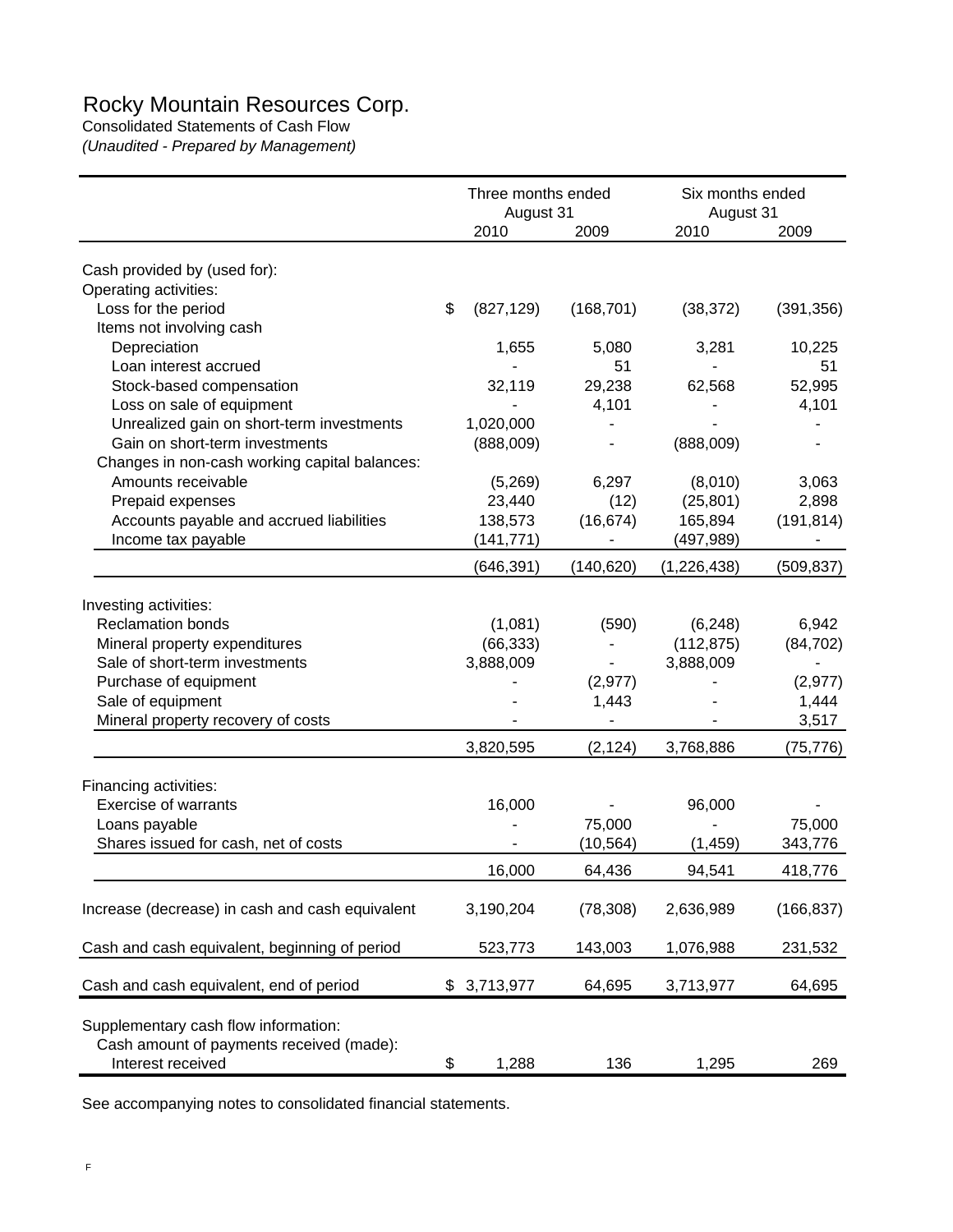1 Nature of operations and ability to continue as a going concern:

Rocky Mountain Resources Corp. is a public company whose shares trade on the TSX Venture Exchange ("TSX-V"). The Company is engaged in the acquisition, exploration and development of resource properties.

These consolidated financial statements were prepared on a "going concern" basis, which assumes that the Company will be able to realize its assets and discharge its liabilities in the normal course of business. At August 31, 2010, the Company had accumulated losses of \$1,807,372, had working capital of \$3,518,096, and expects to incur further losses in the development of its business.

The recovery of the Company's investment in resource properties and attainment of profitable operations is dependent upon financing being arranged by the Company to continue operations, and the discovery, development and profitable sale of commercial ore reserves. There can be no assurances that adequate financing will be available on a timely basis under acceptable terms to the Company or that the resource properties will be profitably developed. These consolidated financial statements do not include any adjustments that may result from the inability to secure financing or successfully develop its mineral properties, either of which would have a material adverse effect on the Company's business, results of operations and financial position.

### 2 Basis of presentation:

l

These unaudited interim consolidated financial statements have been prepared in accordance with Canadian generally accepted accounting principles for interim financial statements. Accordingly, they do not include all of the information and footnotes required by generally accepted accounting principles for complete financial statements. In the opinion of management, the accompanying financial information reflects all adjustments, consisting primarily of normal and recurring adjustments considered necessary for fair presentation of the results for the interim period. Operating results for the six months ended August 31, 2010 are not necessarily indicative of the results that may be expected for the year ending February 28, 2011. These interim consolidated financial statements follow the same accounting policies as set out in Note 3 to the audited consolidated financial statements of the Company for the year ended February 28, 2010.

New Accounting Pronouncements:

International financial reporting standards ("IFRS")

In February 2008, The Canadian Accounting Standards Board confirmed that convergence to International Financial Reporting Standards ("IFRS") will be required in Canada. The Company will be required to report using IFRS beginning March 1, 2011 for interim and annual financial statements with appropriate comparative data from the prior year. The Company has begun the process of evaluating the impact of the change to IFRS.

Business combinations, consolidated financial statements and non-controlling interest

In January 2009, the CICA issued CICA Handbook Section 1582, "Business Combinations", Section 1601, "Consolidations", and Section 1602, "Non-Controlling Interests". These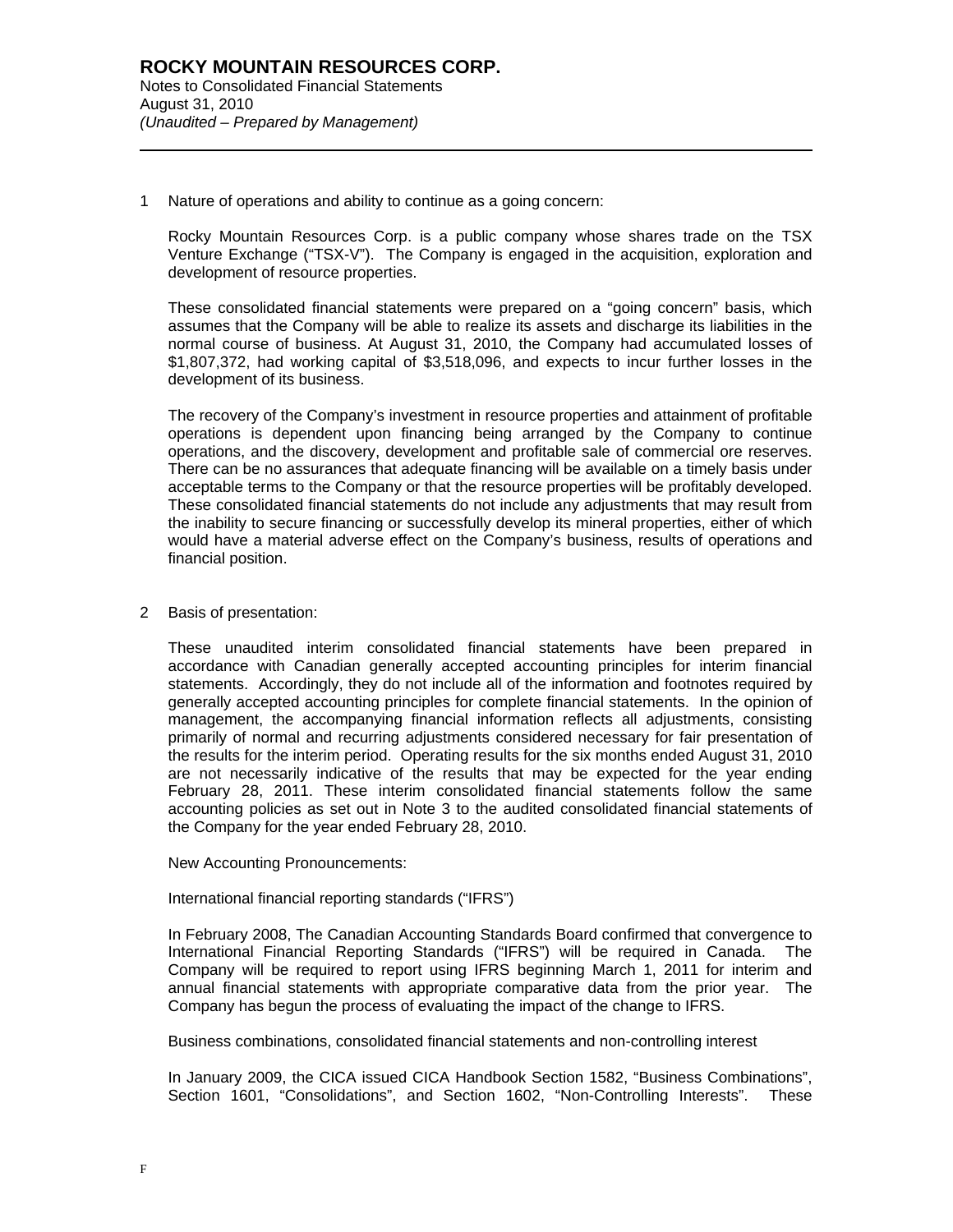sections replace the former Section 1581, "Business Combinations", and Section 1600, "Consolidated Financial Statements, and establish a new section for accounting for a noncontrolling interest in a subsidiary. Section 1582 establishes standards for the accounting for a business combination, and states that all assets and liabilities of an acquired business will be recorded at fair value. Obligations for contingent considerations and contingencies will also be recorded at fair value at the acquisition date. The standard also states that acquisition-related costs will be expensed as incurred and that restructuring charges will be expensed in the periods after the acquisition date. It provides the Canadian equivalent to IFRS 3, Business Combinations (January 2008). The section applies prospectively to business combinations for which the acquisition date is on or after the beginning of the first annual reporting period beginning on or after January 1, 2011.

Section 1601 establishes standards for the preparation of consolidated financial statements.

Section 1602 establishes standards for accounting for a non-controlling interest in a subsidiary in the preparation of consolidated financial statements subsequent to a business combination. It is equivalent to the corresponding provisions of IFRS International Accounting Standards ("IAS") 27, Consolidated and Separate Financial Statements (January 2008).

Sections 1601 and 1602 apply to interim and annual consolidated financial statements relating to fiscal years beginning on or after January 1, 2011. Earlier adoption of these sections is permitted as of the beginning of a fiscal year. All three sections must be adopted concurrently. The Company is currently evaluating the impact of the adoption of these sections.

3 Short-term investments:

During the quarter ended August 31, 2010, the Company sold its short-term investments consisting of 6,000,000 common shares of Stonegate Agricom Ltd. for total net proceeds of \$3,888,009 and recorded a realized gain of \$888,009.

4 Equipment:

l

|                  | February 28, |                          |                  | August 31, |
|------------------|--------------|--------------------------|------------------|------------|
|                  | 2010         | Additions                | <b>Disposals</b> | 2010       |
| Field equipment  |              |                          |                  |            |
| Cost             | \$28,680     | -                        | -                | \$28,680   |
| Depreciation     | (12, 427)    | (2,990)                  |                  | (15, 417)  |
| Office equipment |              |                          |                  |            |
| Cost             | 2,794        | $\overline{\phantom{0}}$ | -                | 2,794      |
| Depreciation     | (947)        | (291)                    |                  | (1,238)    |
|                  | \$18,100     | (3, 281)                 |                  | \$14,819   |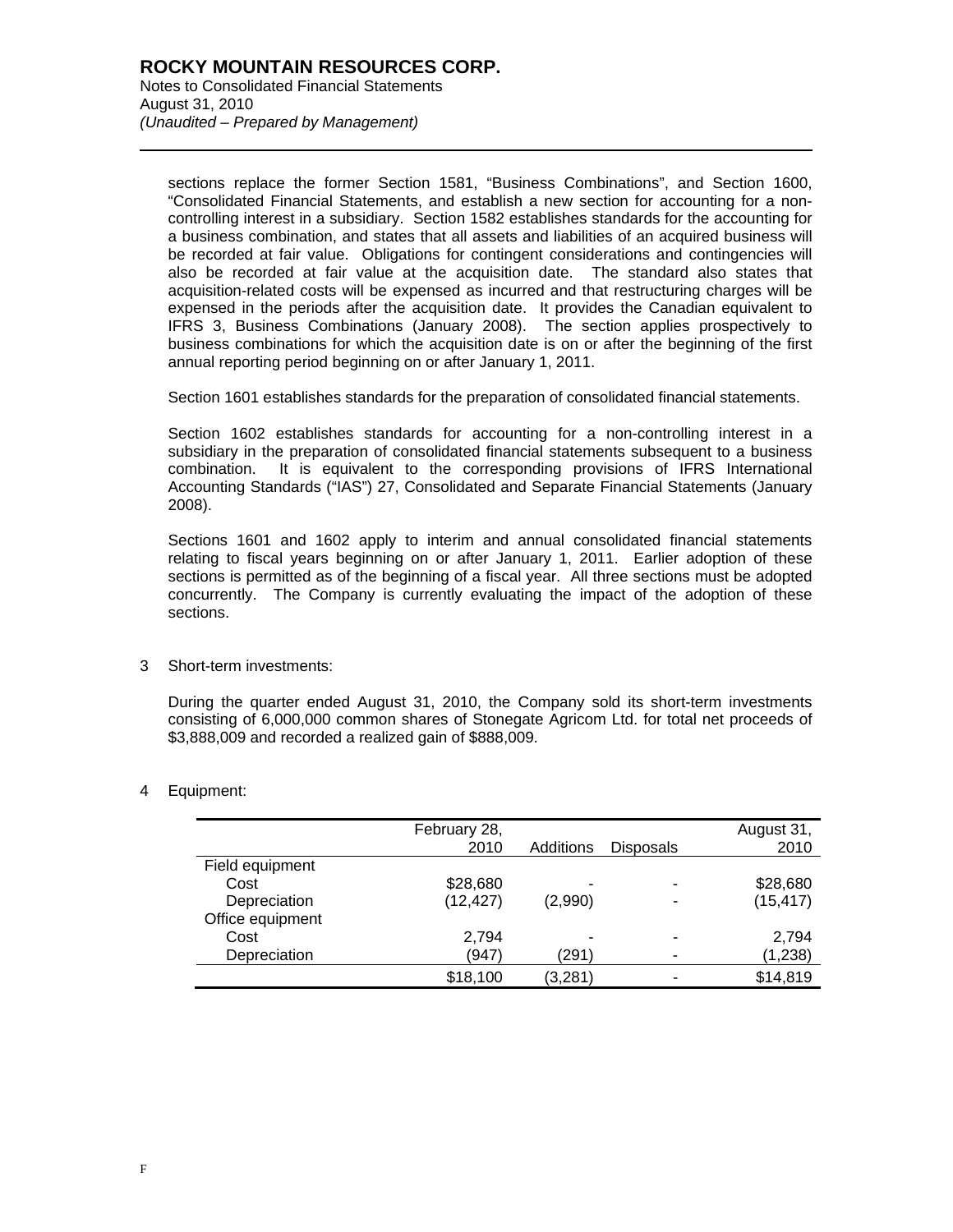5 Mineral properties:

l

(a) The summary of mineral property acquisition costs is as follows:

| February 28, | Additions /      | Recovery of | August 31, |
|--------------|------------------|-------------|------------|
| 2010         | <b>Disposals</b> | costs       | 2010       |
| \$696,833    | \$77,784         | ۰           | \$774,617  |
| ۰            | \$35,091         | ۰           | \$35,091   |
|              |                  |             |            |
|              |                  |             | \$809,708  |
|              | \$696,833        | \$112,875   | ۰          |

(b) The details of exploration expenditures incurred and expensed on the Company's mineral properties during the six month period ended August 31, 2010 are as follows:

|                                  | Gibellini<br>\$ | Del Rio<br>\$ | Total<br>\$ |
|----------------------------------|-----------------|---------------|-------------|
| <b>Exploration expenditures:</b> |                 |               |             |
| General                          | 94.196          |               | 94.196      |
| Property maintenance             | 20,321          | 15,792        | 36,113      |
| Drilling                         | 191,612         |               | 191,612     |
| Metallurgy                       | 24,813          |               | 24,813      |
| Engineering                      | 13,680          |               | 13,680      |
| Power                            | 18,329          |               | 18,329      |
| Water                            | 22,845          |               | 22,845      |
| <b>Environmental Permitting</b>  | 137,563         |               | 137,563     |
| Exploration                      | 56,544          | 10,277        | 66,821      |
|                                  | 579,903         | 26,069        | 605,972     |

The details of exploration expenditures incurred and expensed on the Company's mineral properties during the three month period ended August 31, 2009 are as follows:

|                                  | Gibellini<br>S | Paris Foothills | Total  |
|----------------------------------|----------------|-----------------|--------|
|                                  |                |                 | \$     |
| <b>Exploration expenditures:</b> |                |                 |        |
| Assays and analysis              | 789            |                 | 789    |
| Engineering and consulting       |                | 15,860          | 15,860 |
| Field office and supplies        | 15,073         | 7,332           | 22,405 |
| Property maintenance and taxes   | 13,102         |                 | 13,102 |
| Reproduction and drafting        |                | 551             | 551    |
| Travel and accommodation         | 1,776          | 6,932           | 8,708  |
|                                  | 30,740         | 30,675          | 61,415 |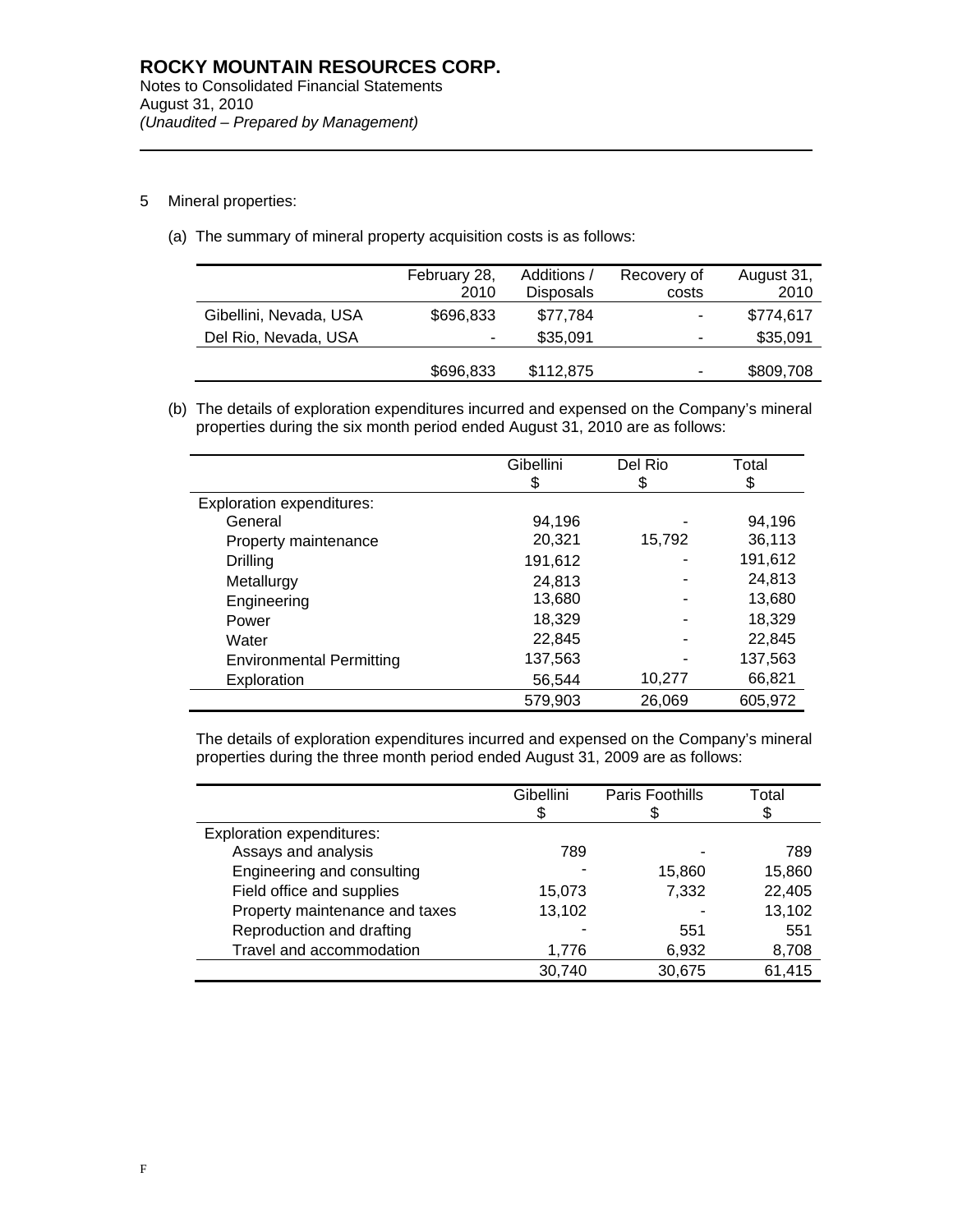## 6 Share capital:

l

### (a) Authorized:

Unlimited number of common shares without par value.

(b) Issued:

|                                | Number of     |               |
|--------------------------------|---------------|---------------|
|                                | <b>Shares</b> | Stated Amount |
|                                |               |               |
| Balance, February 28, 2010     | 17,938,815    | \$5,343,455   |
| Issued on exercise of warrants | 240,000       | 96,000        |
| Less: share issue costs        | -             | (1,459)       |
| Balance, August 31, 2010       | 18,178,815    | \$5,437,996   |

# (c) Share purchase options:

The continuity of share purchase options is as follows:

|                                 | Exercise | Balance,<br>February 28, |         | Exercised/ | Balance.<br>August 31, |
|---------------------------------|----------|--------------------------|---------|------------|------------------------|
| <b>Expiry Date</b>              | price    | 2010                     | Granted | Cancelled  | 2010                   |
| February 12, 2013               | \$1.30   | 190,000                  |         |            | 190,000                |
| December 17, 2013               | \$0.40   | 25,000                   |         |            | 25,000                 |
| January 21, 2015                | \$0.35   | 1.200.000                |         |            | 1,200,000              |
| February 26, 2015               | \$0.35   | 25,000                   |         |            | 25,000                 |
| April 1, 2015                   | \$0.75   |                          | 50,000  |            | 50,000                 |
| August 17, 2015                 | \$0.75   |                          | 50,000  |            | 50,000                 |
|                                 |          | 1,440,000                | 100.000 |            | 1,540,000              |
|                                 |          |                          |         |            |                        |
| Stock options exercisable       |          |                          |         |            | 1,135,000              |
|                                 |          |                          |         |            |                        |
| Weighted average exercise price |          | \$0.48                   | \$0.75  |            | \$0.49                 |

On August 18, 2010, the Company granted 50,000 options exercisable on or before August 17, 2015 at a price of \$0.75 per share. These options are subject to vesting provisions as follows: 25% vest each on September 1, 2010, January 1, 2011, May 1, 2011 and September 1, 2011. The Company recorded a stock based compensation expense of \$6,939 during the current quarter and will record additional expense of \$20,816 as the remaining options become vested.

The fair value of the stock options granted were calculated using a Black-Scholes option pricing model assuming the following:

| Risk free interest rate         | 2.18%   |
|---------------------------------|---------|
| Expected dividends              | $- -$   |
| Expected stock price volatility | 97.7%   |
| Expected life                   | 5 years |

.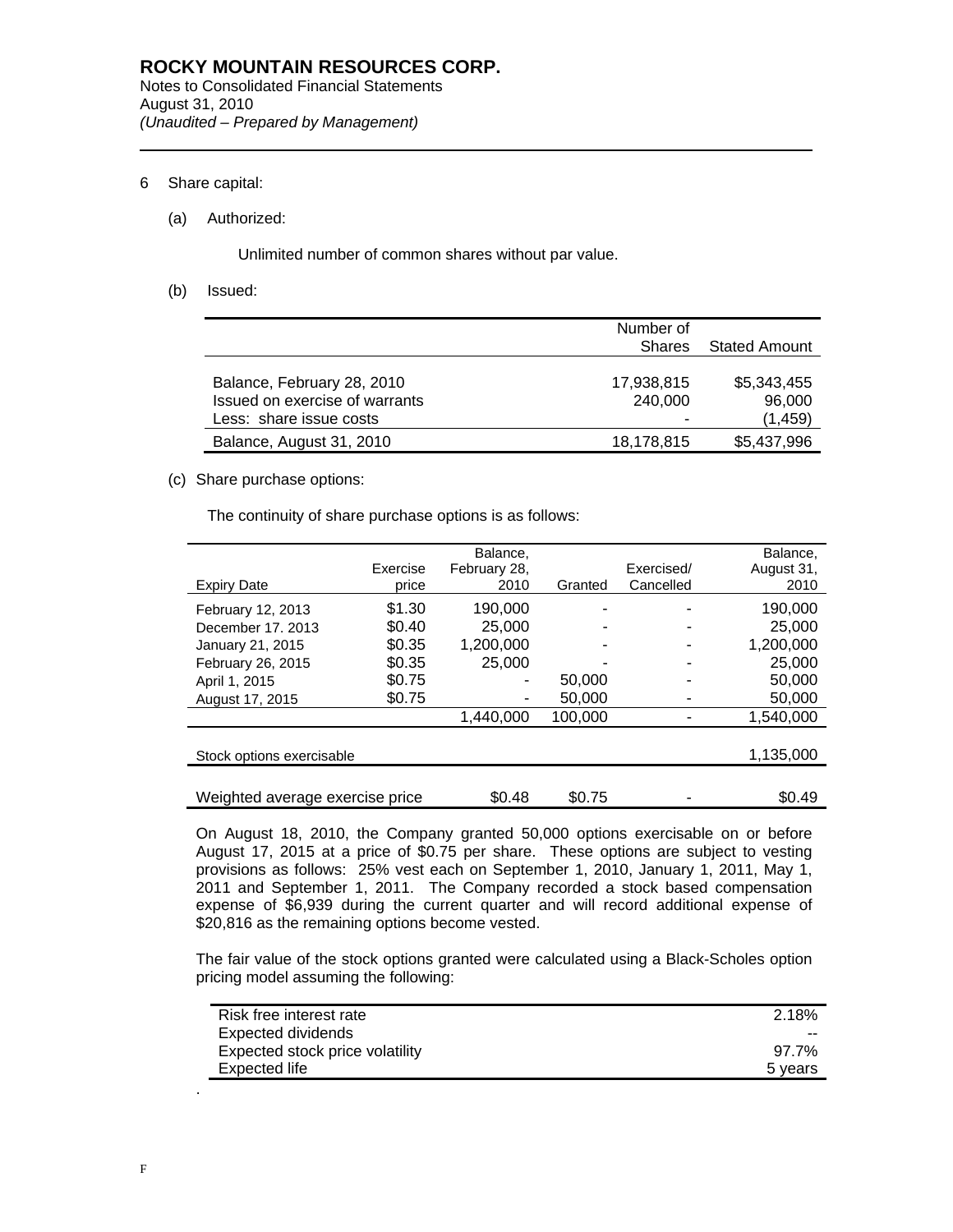# (d) Share purchase warrants:

l

| <b>Expiry Date</b>                 | Exercise<br>price | Balance,<br>February 28,<br>2010 | Granted | Exercised | Balance,<br>August 31,<br>2010 |
|------------------------------------|-------------------|----------------------------------|---------|-----------|--------------------------------|
| October 3, 2010<br>August 26, 2011 | \$0.40<br>\$0.40  | 2,045,666<br>1,199,999           |         | (240,000) | 1,805,666<br>1,199,999         |
|                                    |                   | 3,245,665                        |         | (240,000) | 3,005,665                      |
| Weighted average<br>exercise price |                   | \$0.40                           | ۰       | \$0.40    | \$0.40                         |

Warrants outstanding at August 31, 2010 are as follows:

## (e) Contributed surplus:

The continuity of contributed surplus is as follows:

|                             | Number of |           |           | Amounts  |           |  |
|-----------------------------|-----------|-----------|-----------|----------|-----------|--|
|                             | Options   | Warrants  | Options   | Warrants | Total     |  |
| Balance, February 28, 2010  | 1.440.000 | 3.245.665 | \$695,852 | \$3,719  | \$699,571 |  |
| Granted during the period   | 100.000   |           | 22.864    | ٠        | 22,864    |  |
| Amortized during the period | -         |           | 39.705    | ٠        | 39,705    |  |
| Exercised during the period | ٠         | (240,000) |           | ۰        |           |  |
| Balance, August 31, 2010    | 1,540,000 | 3,005,665 | \$758,421 | 3.719    | \$762,140 |  |

7. Related party transactions:

Related party transactions not otherwise disclosed on these financial statements consist of:

- (a) Office facilities and administrative services of \$24,000 to a company with a director and two officers in common;
- (b) Accounts payable to a company with a director and two officers in common of \$5,754.

The above transactions were in the normal course of business and were measured at the exchange amount which is the amount agreed to by the related parties.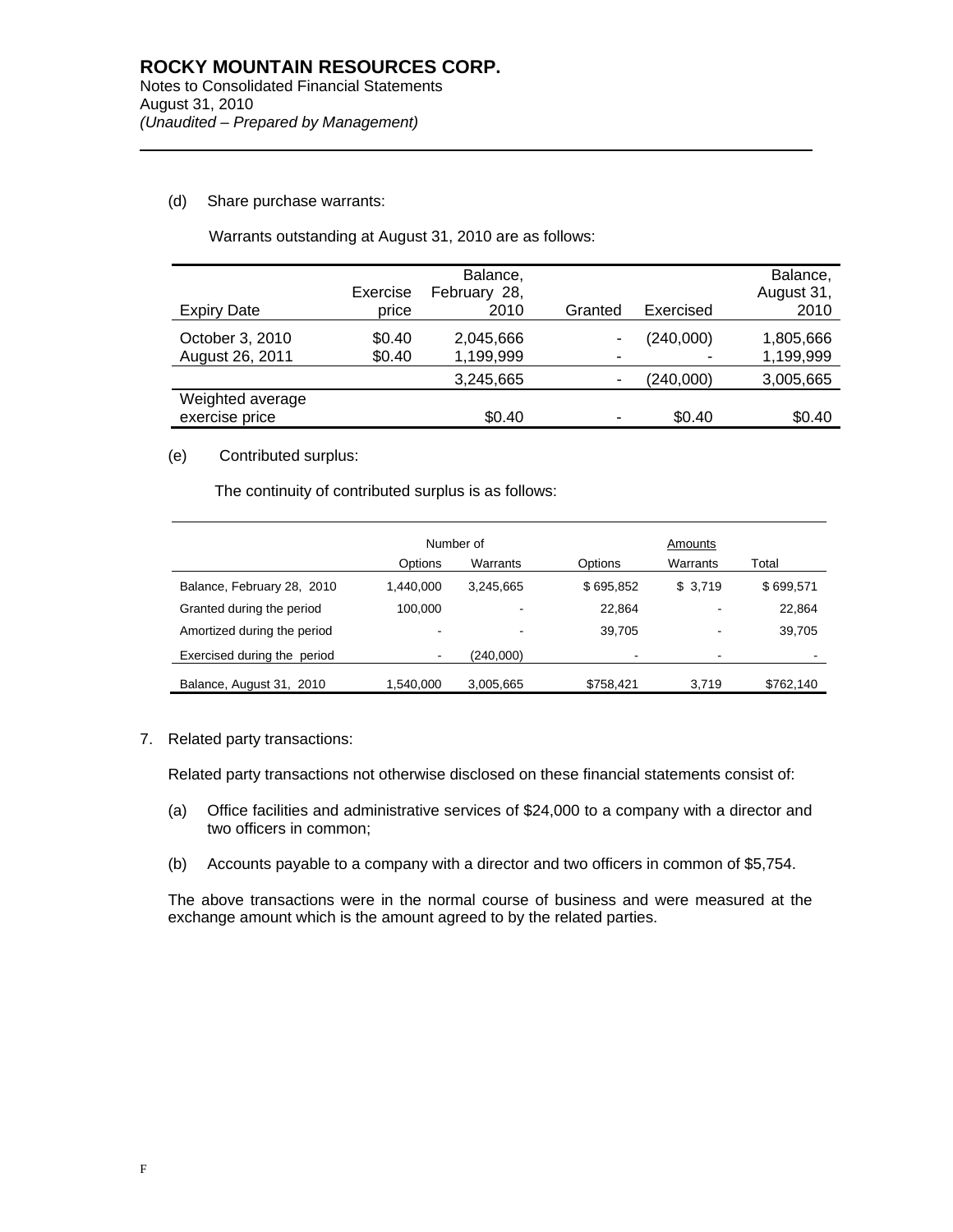## 8. Segment disclosures:

l

The Company considers itself to operate in a single segment, being mineral exploration and development. Geographic information is as follows:

|                             | Canada    | <b>United States</b> | Total<br>S |
|-----------------------------|-----------|----------------------|------------|
| August 31, 2010:            |           |                      |            |
| Loss (Gain) from operations | (613,920) | 652,292              | 38.372     |
| Identifiable assets         | 3,513,850 | 1,118,737            | 4,632,587  |
| August 31, 2009:            |           |                      |            |
| Loss from operations        | 113,803   | 277,553              | 391,356    |
| Identifiable assets         | 59,613    | 942,444              | 1,002,057  |

### 9. Financial instruments and risk management:

As at August 31, 2010, the Company's financial instruments are comprised of cash and cash equivalent, accounts payable and accrued liabilities. The fair value of cash and cash equivalent, accounts payable and accrued liabilities approximate their carrying value due to their short-term maturity.

Financial instruments measured at fair value on the balance sheet are summarized in levels of fair value hierarchy as follows:

| Assets                   | Level 1     | Level 2 | Level 3        | $\tau$ otal |
|--------------------------|-------------|---------|----------------|-------------|
| Cash and cash equivalent | \$3.713.977 | ۰       | $\sim$         | \$3,713,997 |
| Total                    | \$3.713.977 |         | $\blacksquare$ | \$3,713,997 |

The Company's risk exposures and the impact on the Company's financial instruments are summarized below:

#### Currency risk

The Company is exposed to the financial risk related to the fluctuation of foreign exchange rates. The Company operates in Canada and United States. A portion of the Company's expenses are incurred in US dollars. A significant change in the currency exchange rates between the Canadian dollar relative to the US dollar could have an effect on the Company's results of operations, financial position or cash flows. The Company has not hedged its exposure to currency fluctuations. As at August 31, 2010, the Company held the following US dollar denominated current assets and liabilities:

|                      | US\$        |
|----------------------|-------------|
| Cash                 | 1,749,290   |
| Prepaid              | 21,400      |
| Accounts payable     | (188, 264)  |
| Income taxes payable | (1,827)     |
| Net exposure         | (1,580,599) |